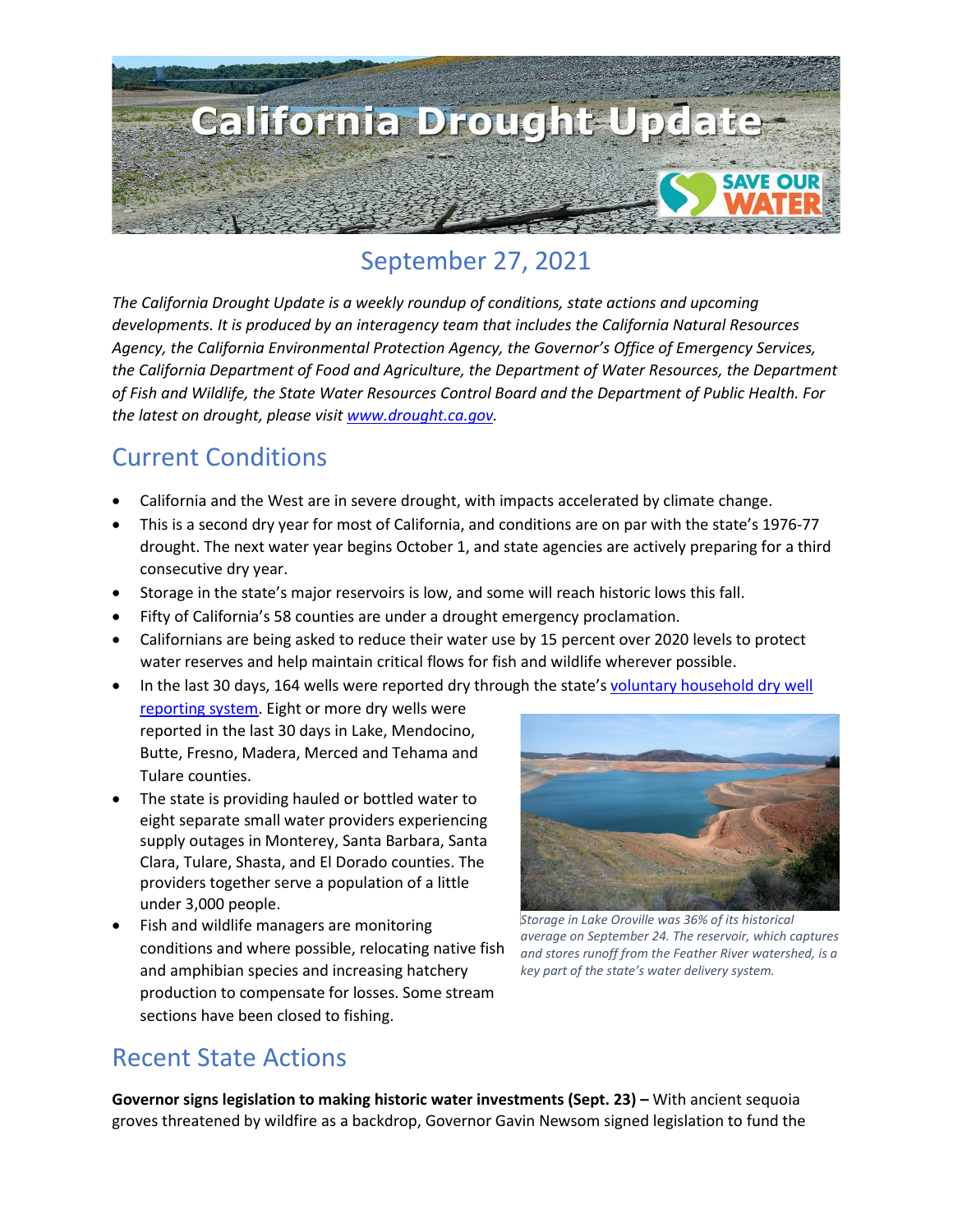largest investment in climate resilience in the state's history. The budget includes \$5.2 billion for shortand long-term water resource investments over the next three years, including \$815 million for immediate drought support. Among other investments, the budget includes:

- \$1.3 billion for grants to local agencies for drinking water and wastewater infrastructure.
- \$500 million to support ready-to-go local drought projects and help local managers develop new projects that could make a difference in the event of continued dry conditions. Of these funds, \$200 million is dedicated to small communities, and DWR has begun directing these funds in coordination with the Water Board.
- \$400 million to support local efforts to recycle water and clean up groundwater contamination.
- \$300 million to support local agencies as they implement the Sustainable Groundwater Management Act.
- \$300 million for flood management projects.
- \$250 million to provide environmental flows to improve conditions for native fish species.
- \$200 million to pay a portion of repairing major canals damaged by subsidence in order to facilitate movement of water across and within regions.
- \$100 million for grants to improve on-farm energy and water use efficiency.
- \$100 million to support local efforts to clean groundwater contaminated by long-lasting industrial chemicals.
- \$50 million to support local efforts to repurpose farmland where demand for groundwater must be reduced.
- \$30 million to modernize the State's water right data infrastructure.
- \$25 million for watershed-scale climate vulnerability and adaptation studies that can inform local efforts to recharge groundwater, manage floods, and protect fish and wildlife.

#### **Drought relief funding directed to small communities (Sept. 23)**

**–** The Department of Water Resources (DWR), in coordination with the State Water Resources Control Board (Water Board), announce[d a second and third round of funding commitments](https://water.ca.gov/News/News-Releases/2021/Sept-21/DWR-Awards-28-Million-in-Small-Community-Drought-Relief-Funding) totaling \$28 million for 15 communities as part of the Small Community Drought Relief program. Of the 15 communities, 11 are disadvantaged. The funding will, for example, help replace four miles of leaking pipes in Orange Cove, purchase pumps to pressurize Ukiah's emergency interties, and cover the costs to haul water to the rancheria of the Kashaya Band of Pomo Indians. A [first round of funding](https://water.ca.gov/News/News-Releases/2021/Aug-21/State-Agencies-Announce-First-Round-of-Commitments-for-Drought-Funding-Small-Communities) for 10 communities, totaling \$25 million, was awarded last month.

#### **Early look at urban conservation efforts provided (Sept. 21) –**

Water Board staff presented conservation data for the month of July, offering a very preliminary look at water savings since the Governor issued a call for voluntary conservation on July 8. Data submitted by 376 urban water suppliers showed a statewide conservation rate of 1.8% compared to July 2020, with reductions varying by region. The North Coast, including the hard-hit Russian River watershed, showed a 16.7% savings rate. The South Coast, home to 56% of the state's population, showed a savings rate of .1%. The San Francisco Bay region conserved 8.4% compared to



*DWR has directed Small Community Drought Relief Funding to 25 communities around the state as of Sept. 23.*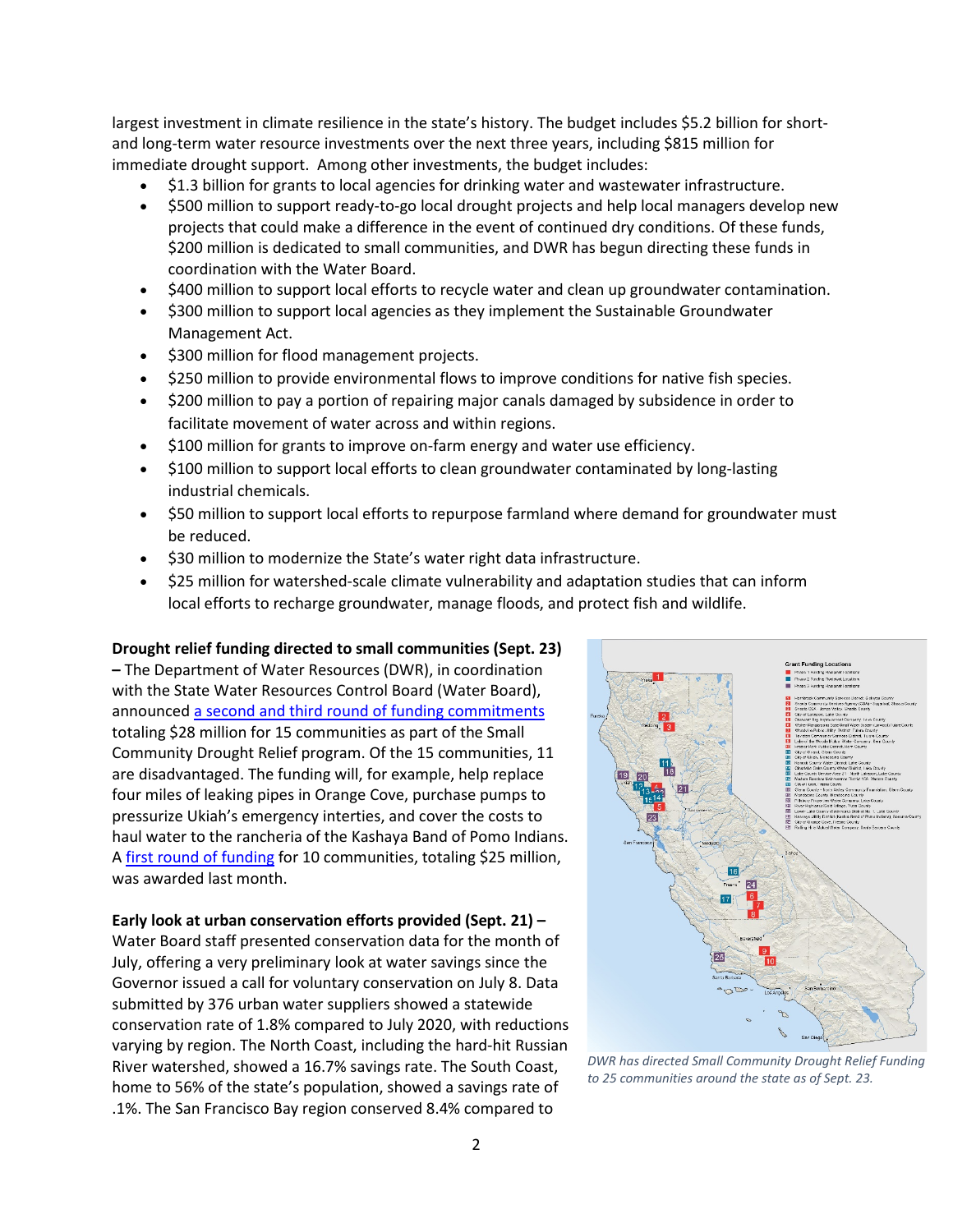July 2020, and the Tulare Lake region showed a 1.6% savings rate over the same period. Conservation data will be reported to the Board monthly.

**2022 water project operation plans previewed (Sept. 21) –** DWR Director Karla Nemeth and U.S. Bureau of Reclamation Regional Director Ernest Conant briefed the Water Board on contingency planning for a third consecutive dry year in 2022 and potential State Water Project and Central Valley Project operations. Water suppliers that rely on the SWP have been advised to prepare for and plan for a zero allocation in 2022.

**Updated Save Our Water campaign launched to help Californians conserve (Sept. 20) –** The statewide water conservation campaign managed by DWR launched new messaging and materials ("Saving Our Water is Saving Our Future" and "Let's Make It Last, California") on social media and radio, with more extensive advertising coming online in the coming week. The campaign, developed in partnership with local water agencies, emphasizes the need for Californians to take steps now to reduce water use, including taking care to water trees even as they cut back on landscape irrigation.

**Adjustments to curtailments (ongoing) –** As the irrigation season ends, the Water Board is lifting some water right curtailments. In the Sacramento-San Joaquin Delta, approximately 4,500 curtailments were lifted in September due to decreased demand and rice field drainage making additional water available. It is anticipated these rights will be curtailed again in October once rice field drainage is largely over. Adjustments to curtailments will be made over the coming week in the Shasta and Scott River watersheds.

## Current Water Right Curtailments

The following watersheds have water right curtailments in place. Also shown are the current number of curtailed rights or right holders (counts will change as hydrology changes) as of Sept. 23:

- **Russian River (Upper)**: Approximately 1,500 rights curtailed.
- **Russian River (Lower)**: Approximately 300 rights curtailed. Some curtailments lifted in September due to decreased demand as growing season ends. Curtailments updated monthly.
- **Delta**: Approximately 10,300 rights curtailed in August. Approximately 4,500 curtailments lifted in September in the Sacramento watershed due to decreased demand and rice field drainage making additional water available. It is anticipated these rights will be curtailed again in October once rice field drainage is largely over.
- **Scott and Shasta**: Curtailments issued Sept. 9, with approximately 2,300 curtailments estimated between both watersheds. A compliance assistance webinar was held Sept. 23.
- **Mill and Deer**: Draft regulations planned for adoption the week of Oct. 4. The regulations could affect approximately 25 diverters.

# Tribal / Local Actions

- **Tribal governments:** Tribal emergency drought proclamations as reported by Cal OES to date: Karuk Tribe, Resighini Rancheria, Tule River Indian Tribe, Yurok Tribe, Wiyot Tribe.
- **Local government:** Local emergency drought proclamations as reported by Cal OES to date: Butte, Colusa, Fresno, Glenn, Humboldt, Lake, Marin, Mendocino, Modoc, Napa, Nevada, San Joaquin, San Luis Obispo, Santa Barbara, Santa Clara, Siskiyou, Sonoma, Tulare, Tuolumne, Yolo.